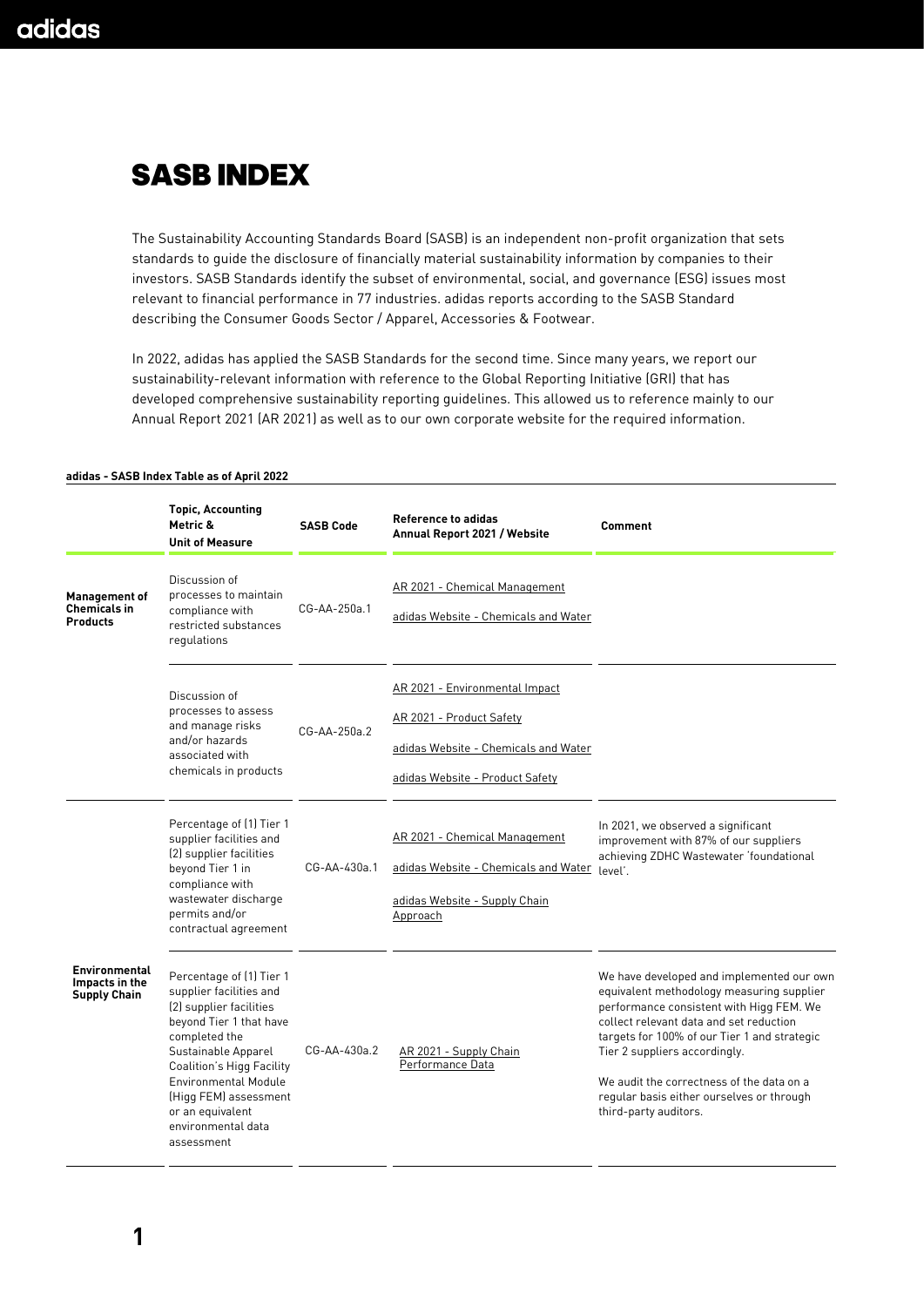## **adidas - SASB Index Table as of April 2022**

|                                                          | <b>Topic, Accounting</b><br>Metric &<br><b>Unit of Measure</b>                                                                                                                                                                      | <b>SASB Code</b> | <b>Reference to adidas</b><br>Annual Report 2021 / Website                                                                                                                                                                                                                                                                                                                                                                                               | Comment                                                                                                                                                                                                                                                                                                                                                                                                                                                                                                                                                                                                                                                                              |
|----------------------------------------------------------|-------------------------------------------------------------------------------------------------------------------------------------------------------------------------------------------------------------------------------------|------------------|----------------------------------------------------------------------------------------------------------------------------------------------------------------------------------------------------------------------------------------------------------------------------------------------------------------------------------------------------------------------------------------------------------------------------------------------------------|--------------------------------------------------------------------------------------------------------------------------------------------------------------------------------------------------------------------------------------------------------------------------------------------------------------------------------------------------------------------------------------------------------------------------------------------------------------------------------------------------------------------------------------------------------------------------------------------------------------------------------------------------------------------------------------|
| Labor<br><b>Conditions in the</b><br><b>Supply Chain</b> | Percentage of (1) Tier<br>1 supplier facilities and<br>(2) supplier facilities<br>beyond Tier 1 that have<br>been audited to a labor<br>code of conduct. [3]<br>percentage of total<br>audits conducted by a<br>third-party auditor | CG-AA-430b.1     | AR 2021 - Working Conditions in our<br>Supply Chain<br>adidas Website - Code of Conduct for<br>Suppliers 'Workplace Standards'                                                                                                                                                                                                                                                                                                                           |                                                                                                                                                                                                                                                                                                                                                                                                                                                                                                                                                                                                                                                                                      |
|                                                          | Priority non-<br>conformance rate and<br>associated corrective<br>action rate for<br>suppliers' labor code of<br>conduct audits                                                                                                     | CG-AA-430b.2     | AR 2021 - Working Conditions in our<br><b>Supply Chain</b><br>AR 2021 - Global Operations -<br>Relationships with independent<br>manufacturing partners<br>adidas Website - Code of Conduct for<br>Suppliers 'Workplace Standards'<br>adidas Website - Human Rights Due<br>Diligence<br>adidas Website - Training and<br><b>Empowering Suppliers</b><br>adidas Website - Monitoring Supplier<br>Performance<br>adidas Website - Enforcement<br>Guideline | We audit our suppliers regularly against our<br>'Workplace Standards' (Supplier Code of<br>Conduct).<br>With our cKPI tool, we measure the social<br>compliance of our suppliers, and assess their<br>performance and progress towards our<br>targets.<br>In general, self-governance audits as well as<br>collaboration audits are conducted. When a<br>factory reaches a certain compliance<br>maturity level, we empower them to conduct<br>their own self-governance audits and develop<br>appropriate remediation plans, which we<br>periodically review. Collaboration audits are<br>conducted in partnership with other brands,<br>or as part of joint remediation exercises. |
|                                                          | Description of the<br>greatest (1) labor and (2)<br>environmental, health,<br>and safety risks in the<br>supply chain                                                                                                               | CG-AA-430b.3     | AR 2021 - Working Conditions in our<br><b>Supply Chain</b><br>adidas Website - Supply Chain<br>Approach - Risk Mapping<br>adidas Website - Environmental<br>Good Practice Guide & Toolkit<br>adidas Website - Environmental<br>Guidelines<br>adidas Website - Health & Safety<br>Guidelines                                                                                                                                                              |                                                                                                                                                                                                                                                                                                                                                                                                                                                                                                                                                                                                                                                                                      |